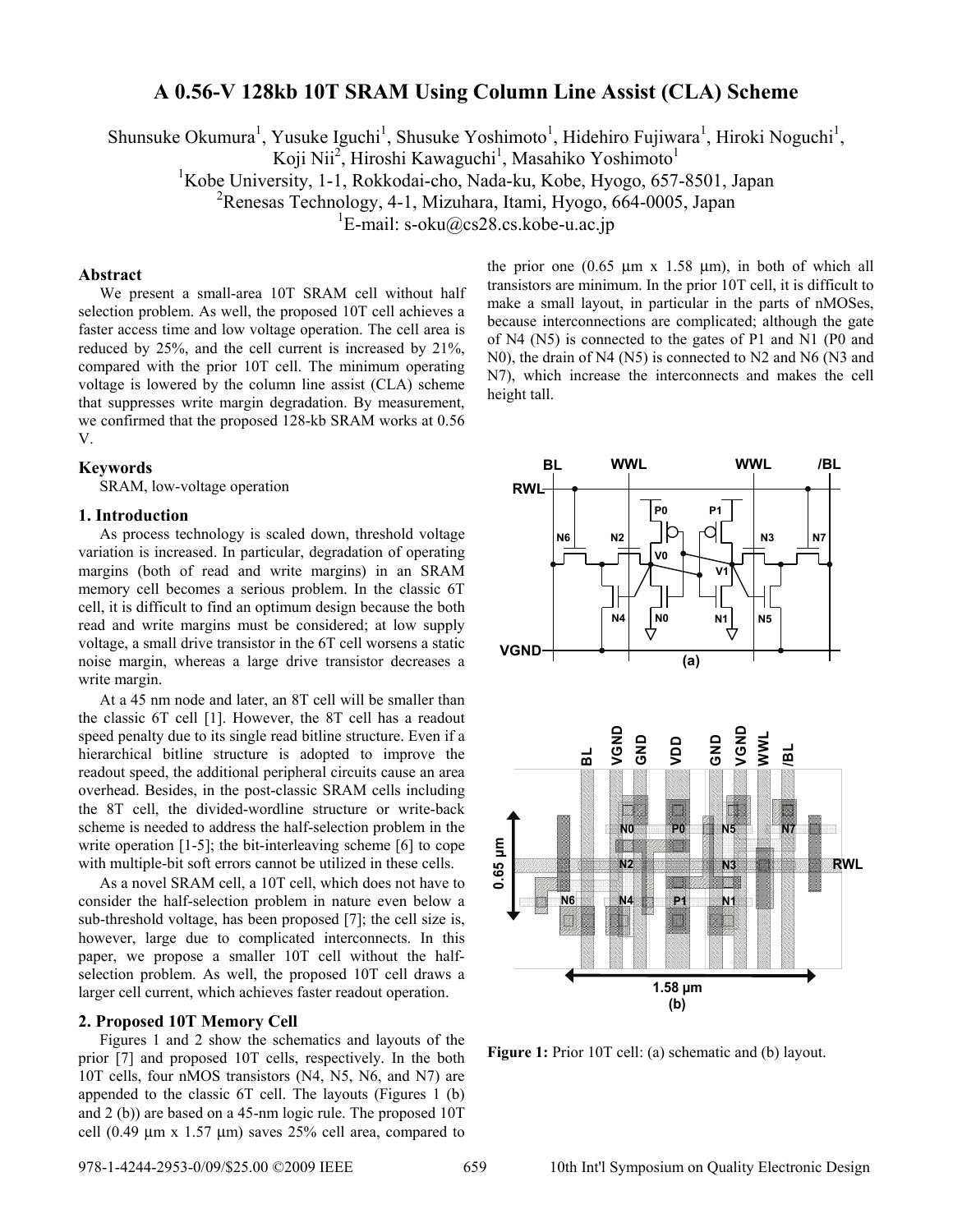

**Figure 2:** Proposed 10T cell: (a) schematic and (b) layout.



**Figure 3:** Operation waveforms: (a) prior and (b) proposed 10T cells.

In Figure 3, the operation waveforms of the prior and proposed 10T cells are illustrated. Figure 4 compares cell currents in read operation. In the prior 10T cell, RWL is enabled, WWL is disabled, and VGND is grounded; a cell current flows through the outside access transistor (N6 or N7) to VGND. On the other hand, in the proposed 10T cell, WL is activated, and both CL and /CL are set to the ground level, which is alike as the read operation in the prior 10T cell. However, the readout cell current is larger than the prior 10T cell; note that, in the proposed 10T cell, there is two current paths as illustrated in Figure 4 (b): solid line, BL (or /BL) to CL (or /CL), and dotted line, BL (or /BL) to GND. This high-speed operation is achieved by our proposed column lines assist (CLA) scheme using CL and /CL.



**Figure 4:** Cell currents in read operation: (a) prior and (b) proposed 10T cells.

The current paths in the write operation are shown in Figure 5. Now, the internal nodes, "V0" and "V1", are "L" and "H", and then we try to write them over. So, "V0"  $(=$ "L") and "V1"  $(=$  "H") are respectively charged and discharged through the access transistors (solid lines in Figure 5). In addition to the prior 10T cell, another current from CL (or /CL) (dotted line) helps the write margin enlarge in the proposed 10T cell; we can set CL and /CL to the equal voltage of BL and /BL, respectively, in the write operation. CL and /CL are exploited as write assist, too.



**Figure 5:** Cell currents in write operation: (a) prior and (b) proposed 10T cells.

In a standby mode, BL and /BL in the both cells are floated to reduce bitline leakage from BL and /BL to GND through the access transistors. As well, CL and /CL in the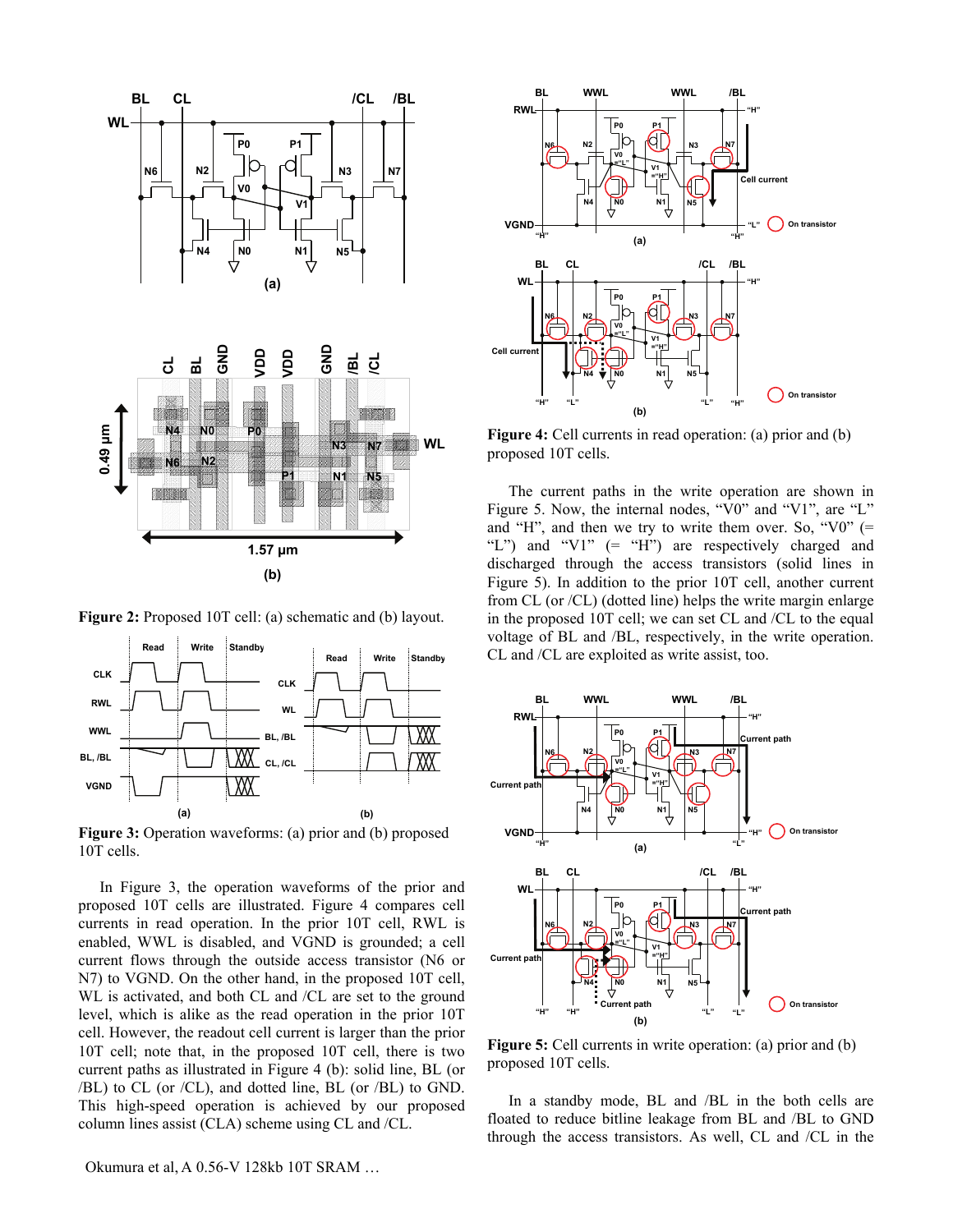proposed 10T cell and VGND in the prior one become floating state in the standby mode.

Figure 6 portrays the block diagram of the proposed 10T cells. WLs are horizontally interconnected, whereas BLs, /BLs, CLs and /CLs are vertically interconnected. CL and /CL are changed in accordance with operations, which best explains the CLA scheme: CL and /CL are sustained at GND in the read operation to improve the readout current, as mentioned before. In contrast, in the write operation, CL  $(/CL)$  has the same value as BL  $(/BL)$ , which assists the write operation itself; data are written from the both paths of the bitline and column line.



**Figure 6:** Block diagram of proposed 10T SRAM.

### **3. Quantitative Comparison of 10T Cells**

The following subsections make comparisons between the prior and proposed 10T cells, from the standpoints of static noise margin (SNM) [9], write trip point (WTP) [10], readout cell current, and standby leakage current. Note that, as previously mentioned, the proposed 10T cell is 25% smaller than the prior one, with respect to the cell size.

### **3.1. Static Noise Margin (SNM)**

Figure 7 shows the SNMs. The prior 10T cell has a larger SNM, because only the outside access transistors are activated, which improves a β ratio. In the proposed one, all the access transistors are asserted as already illustrated in Figure 4. However, minimum operating voltages of the both cells are determined by write operation margins but not the SNMs; this is because they both have series-connected access transistors ( $N2 + N6$ , and  $N3 + N7$ ) that degrade the write operation margins.



**Figure 7:** Static noise margins (SNMs): (a) prior and (b) proposed 10T cells.

# **3.2. Write Trip Point (WTP)**

In a case where a cell topology is the same as the proposed 10T cell yet CL and /CL are always grounded (see Figure 8 (b)), the WTP is 0.256 V and smaller than that of the prior one  $(= 0.271 \text{ V})$ . By introducing the CLA scheme, the proposed 10T cell gains a larger WTP  $(= 0.285 V)$  than the prior one. This simulation demonstrates that the proposed 10T cell achieves a lower minimum operating voltage, because it is limited by write operating margin as mentioned in the previous subsection.



**Figure 8:** Write trip points (WTPss): (a) prior and (b) without and (c) with CLA schemes in proposed 10T cell topology.

### **3.3. Readout Cell Current**

Figure 9 makes comparison of readout cell currents. The proposed 10T cell improves the readout cell current by 21% over the prior one, because both the outside and inside access transistors are asserted in the read operation (see Figure 4 (b)). Thus, the proposed 10T cell achieves a faster access time than the prior one on a same voltage condition; Figure 10 exhibits bitline delays. The proposed 10T cell shortens the bitline delay by 34%, compared to the prior one, when  $\Delta V$  on a bitline is set to 0.1 V.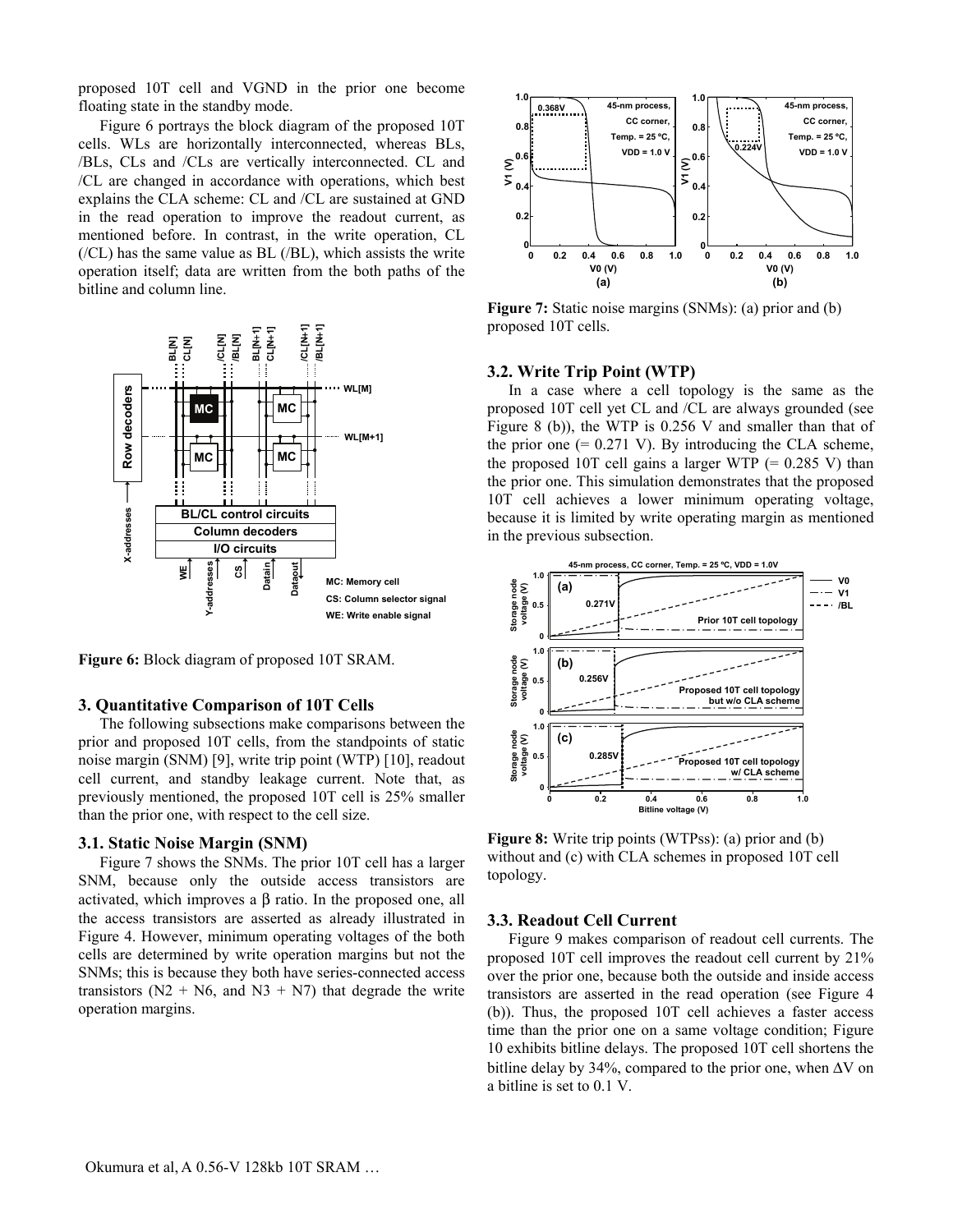

**Figure 9:** Readout cell currents.



**Figure 10:** Bitline delay simulation: (a) prior and (b) proposed 10T cells.

# **3.3. Standby Leakage Current**

Figure 11 illustrates standby leakage currents. The standby leakage current of the proposed 10T cell is almost same as that of the prior one.



Figure 11: Standby leakage currents.

# **4. Chip Measurement Results**

Figure 12 shows a micrograph of a 128-kb SRAM test chip and SEM micrograph of the proposed 10T cell, both in a 45-nm process technology.



**(a)**

**0.49 µm 1.57 µm (b)**

**Figure 12:** (a) Micrograph of 128-kb test chip, and (b) SEM micrographs of proposed 10T cell.



**Figure 13:** Measured write trip points (WTPs).

Figure 13 shows measurement results of the WTPs. We confirmed that the CLA scheme improves the worst-case WTP by 30 mV. Figure 14 shows measured fail bit counts (FBCs). The minimum operating voltage is limited by the write operation, as previously described. The proposed 128 kb SRAM works fine at 0.56 V (the first error bit is at 0.55 V) without a voltage boost technique that improves an operating margin. We also confirmed that the CLA scheme lowers the write operating voltage by 90 mV, over the prior one.